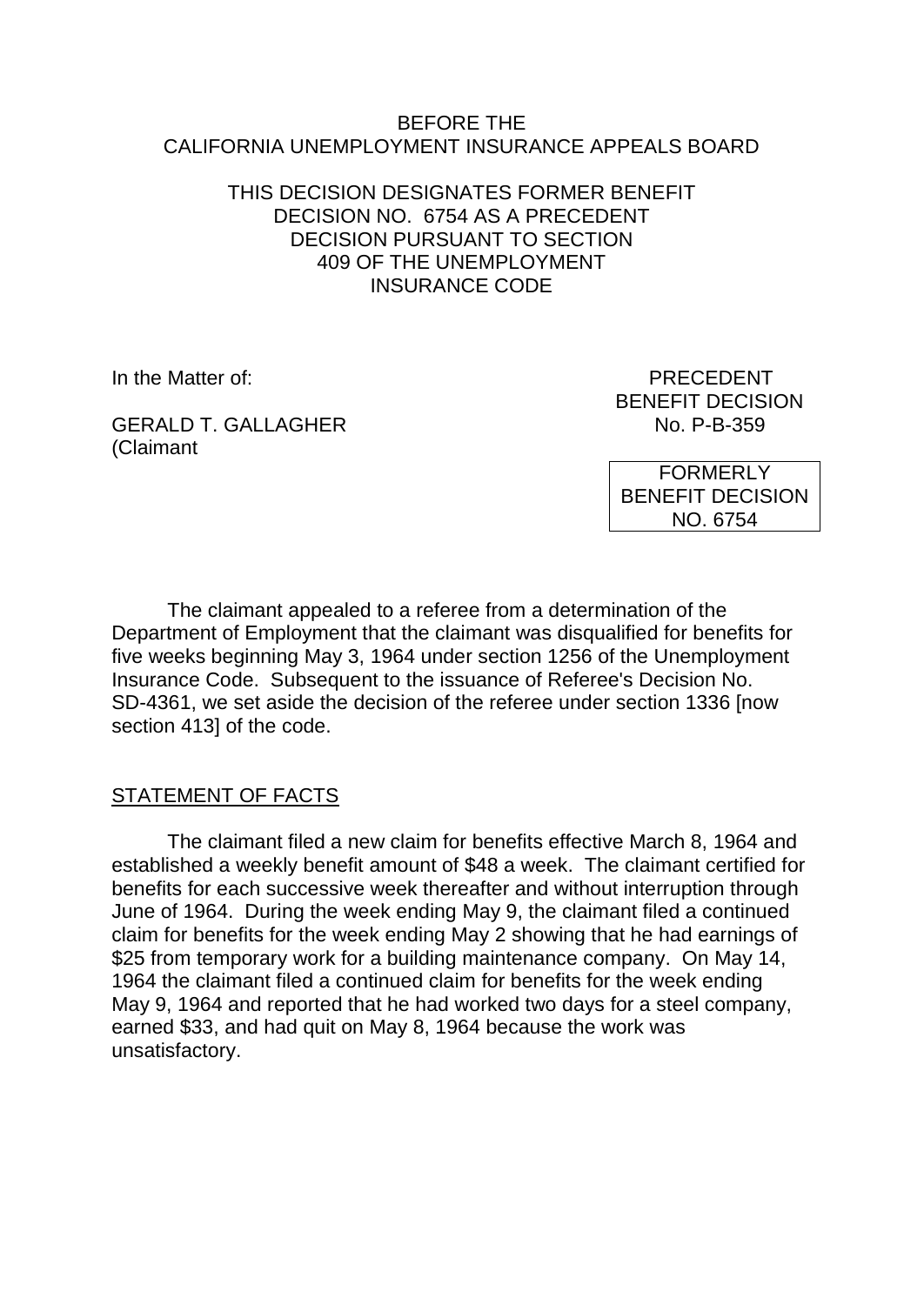A representative of the department interviewed the claimant concerning the reasons for the termination of his employment on May 8. The representative also telephoned the steel company and obtained information concerning the circumstances of the termination of the employment. The personnel manager for the steel company indicated in the telephone conversation that he intended to protest the payment of benefits. No notice of the filing of the claim was sent to the steel company by the department.

At the hearing before the referee on July 8, 1964 the claimant was informed that there probably would be an additional hearing on the merits of the case in order to have the steel company represented at the hearing. The claimant was also informed that he should prepare to present further evidence at the additional hearing and that the referee would not rule on the merits of the case based upon the evidence presented at the hearing on July 8, 1964.

The questions presented to us for consideration are:

1. During continuous "periods of unemployment," must "additional claims" be filed and notices of claim be given to employers in connection with less than full-time employment for less than the claimant's weekly benefit amount, and

2. Was the claimant afforded an opportunity for a fair hearing?

# REASONS FOR DECISION

Section 1327 of the Unemployment Insurance Code provides as follows:

"1327. A notice of the filing of a new or additional claim shall be given to the employing unit by which the claimant was last employed immediately preceding the filing of such claim, and the employing unit so notified shall submit within 10 days after the mailing of such notice any facts then known which may affect the claimant's eligibility for benefits."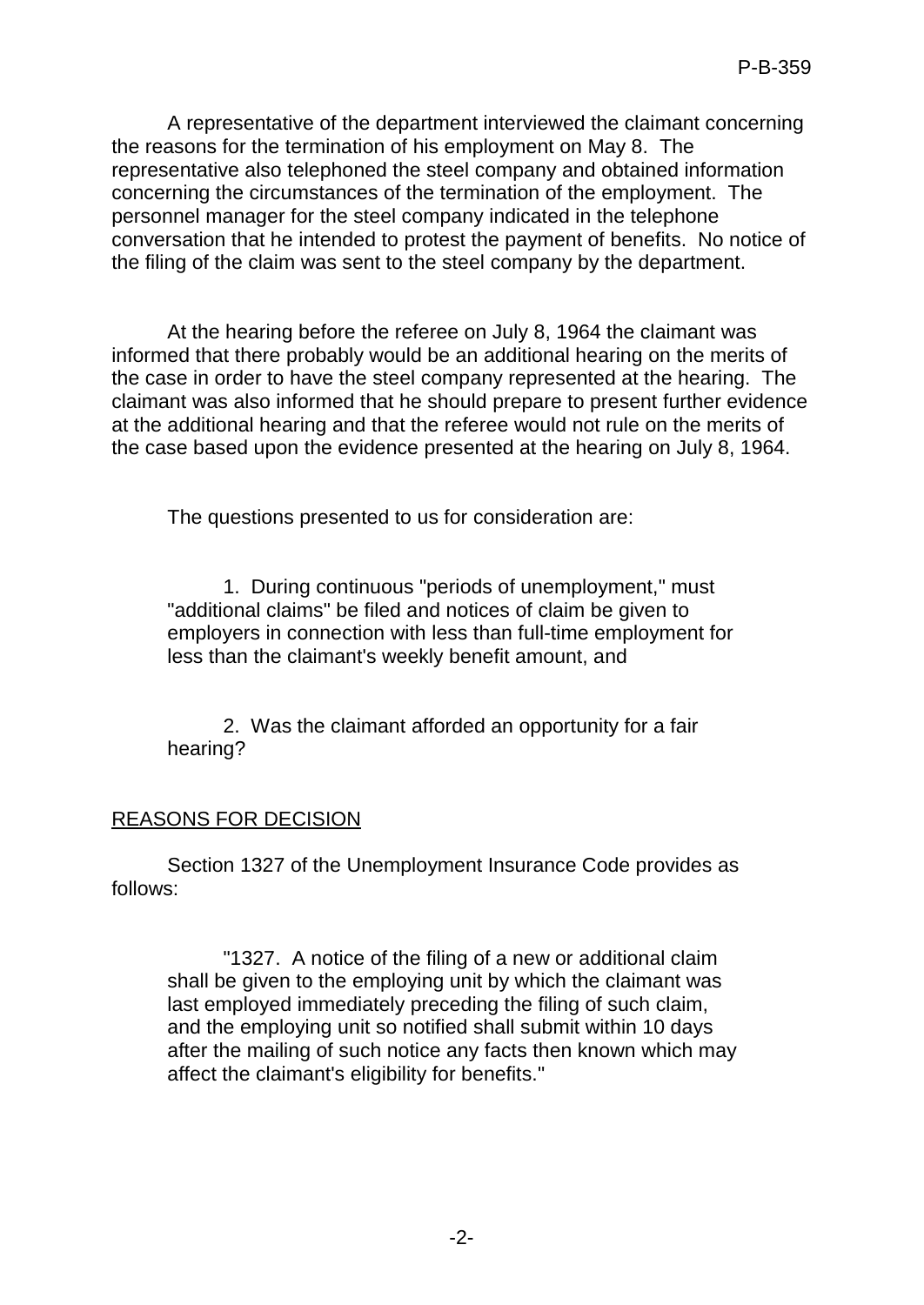Section 1251-1(d) of Title 22 of the California Administrative Code defines an additional claim as follows:

"(d) 'Additional claim' means an application for a determination of eligibility for benefits which certifies to the beginning date of a period of unemployment and which would fall within a benefit year previously established, for which a continued claim or claims may be filed, and which follows a period of employment which occurred subsequent to the date of filing the last new, additional, reopened or continued claim." (Emphasis added)

Subsection (f) of section 1251-1 defines a continued claim as follows:

"(f) 'Continued claim' means an application which certifies to the completion of a week of total, part-total, or partial unemployment either to satisfy a week of the waiting period requirement or to claim benefits for a compensable week."

Section 1030(a) of the Unemployment Insurance Code provides that any employer who is entitled under section 1327 to receive notice of the filing of a new or additional claim may submit information concerning the circumstances of the termination of employment entitling it to a ruling concerning the reasons for termination of employment.

Because the precise meaning of "additional claim" is not set forth in the Unemployment Insurance Code, it is within the power of the Director of Employment to define by regulation the meaning of the term as an administrative aid in carrying out the purposes of the code (Regulation Decision No. 14). In our opinion, the director did not act unreasonably by defining an "additional claim" as one which may be filed only for a "period of unemployment" following a "period of employment" subsequent to the date of filing of the last claim. Periods of unemployment are not interrupted by less than full-time employment for less than the weekly benefit amount (section 1252 of the code; Benefit Decisions Nos. 6140 and 6315).

Since the claimant had less than full-time work for which he earned less than his weekly benefit amount during the weeks ending May 2 and May 9, 1964, the claimant could not file additional claims but could file only continued claims when he next reported to the department for those two weeks.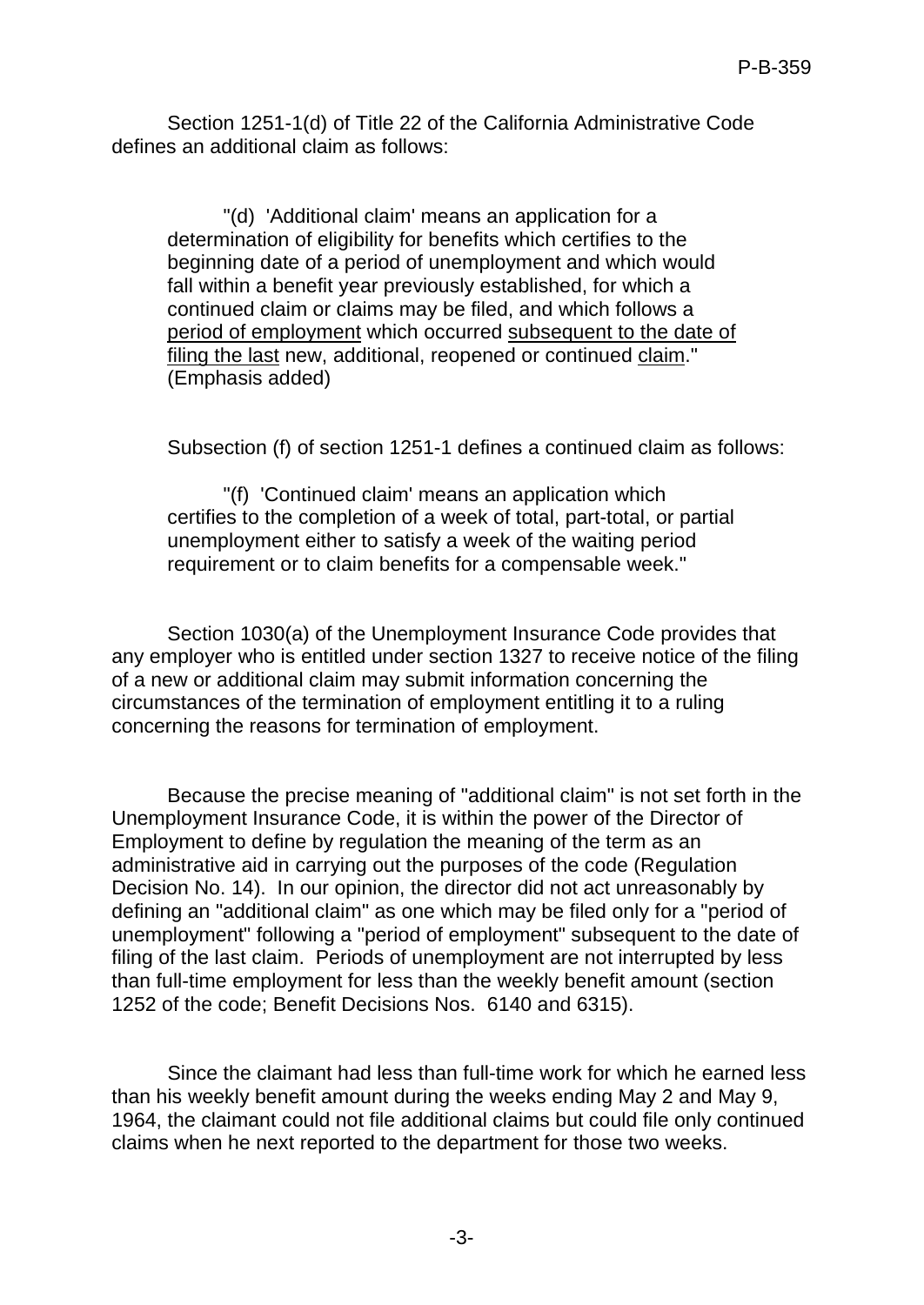Therefore, neither employer was entitled to a notice of additional claim (Benefit Decisions Nos. 6452 and 6752). Because neither employer was entitled to notice of claim and neither employer was a party to this matter, the hearing should have been conducted on this basis. Instead, the claimant was informed that he should prepare to present further evidence at an additional hearing and that the referee would not rule on the merits of the case based upon the evidence presented at the hearing on July 8, 1964. Under these circumstances, we hold that the claimant was not afforded an opportunity for a fair hearing under section 1334 of the code. The matter must be remanded to a referee for further hearing and decision in connection with the claimant's appeal. Representatives of the steel company, of course, could be brought into the hearing as witnesses on the issue of whether the claimant had good cause to leave that company.

Our conclusion that the employers in this matter were not entitled to notice of additional claim and therefore were not entitled to protest as interested employers on that basis is consistent with prior decisions which have held that not every employer is entitled to notice or to be a party in connection with every termination of employment or leaving of work (Ruling Decision No. 75; Benefit Decisions Nos. 6638 and 6703). If an employer's reserve account is subsequently subject to benefit charges, it may seek remedies appropriate for its circumstances at that time (Tax Decision No. 2328 and Disability Decision No. 640).

#### **DECISION**

The matter is remanded to a referee for an additional hearing and a decision in connection with the claimant's appeal to a referee from the determination of the department.

Sacramento, California, October 1, 1964.

# CALIFORNIA UNEMPLOYMENT INSURANCE APPEALS BOARD

GERALD F. MAHER, Chairman

LOWELL NELSON

NORMAN J. GATZERT